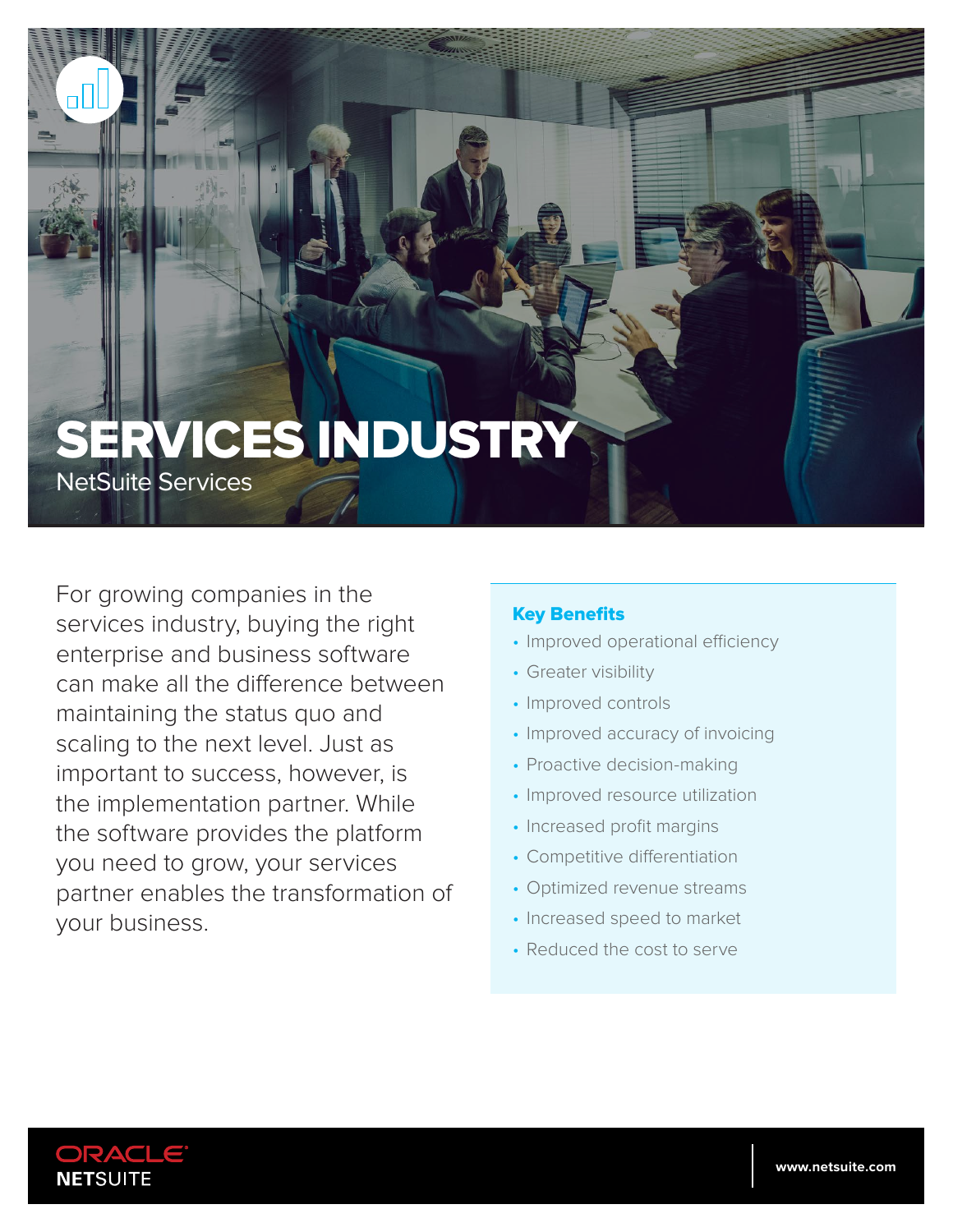Services companies today are looking for ways to expand and grow business by:

- Streamlining business operations
- Establishing multiple lines of business and revenue streams
- Increasing efficiencies
- Expanding internationally
- Acquiring companies
- Licensing products
- Offering managed services

Progressive and innovative services firms are looking to create new business models that disrupt the status quo. They are licensing their intellectual property and diversifying and expanding their revenue streams with new offerings and recurring revenue. They want to provide solutions, software and intellectual property on a subscription-based managed service. They are looking to extend and secure the lifecycle of that engagement through recurring revenue. They require—and are ready—for a partner to help them with this transformation.

As partner or C-level officer of a services firm, you need an industry-focused partner that can help you mitigate and navigate the challenges facing your industry and prepare you for the future. You need a partner that can help you along the journey of going live with a new software system and transforming your business.

NetSuite Services is that business partner.

NetSuite Services offers consulting and technology companies in the services industry support for the full lifecycle of your business from the initial NetSuite implementation with our exclusive SuiteSuccess methodology—to our online training services with Learning Cloud Support—to continuous managed services with Advanced Customer Support. We help services companies seamlessly transition to the cloud while addressing the business challenges of finding new efficiencies, growing and expanding the business with multiple revenue streams, and international expansion. As a service provider, we have also launched our own subscriptionbased offerings and can guide you on best practices for a managed services model.

Our NetSuite Services team is comprised of a deep bench of consultants with experience and expertise in both the services industry and the NetSuite application. We have a deep understanding of consulting and technology services companies, the challenges you face and the best practices to help you transition to an optimal state of operations. We leverage the SuiteSuccess model and methodology to ensure a solution built and vetted for services companies like yours.

The results are improved operational efficiency, greater visibility into the business, improved controls, proactive decision making, increased resource utilization, optimized revenue streams and increased profit margins.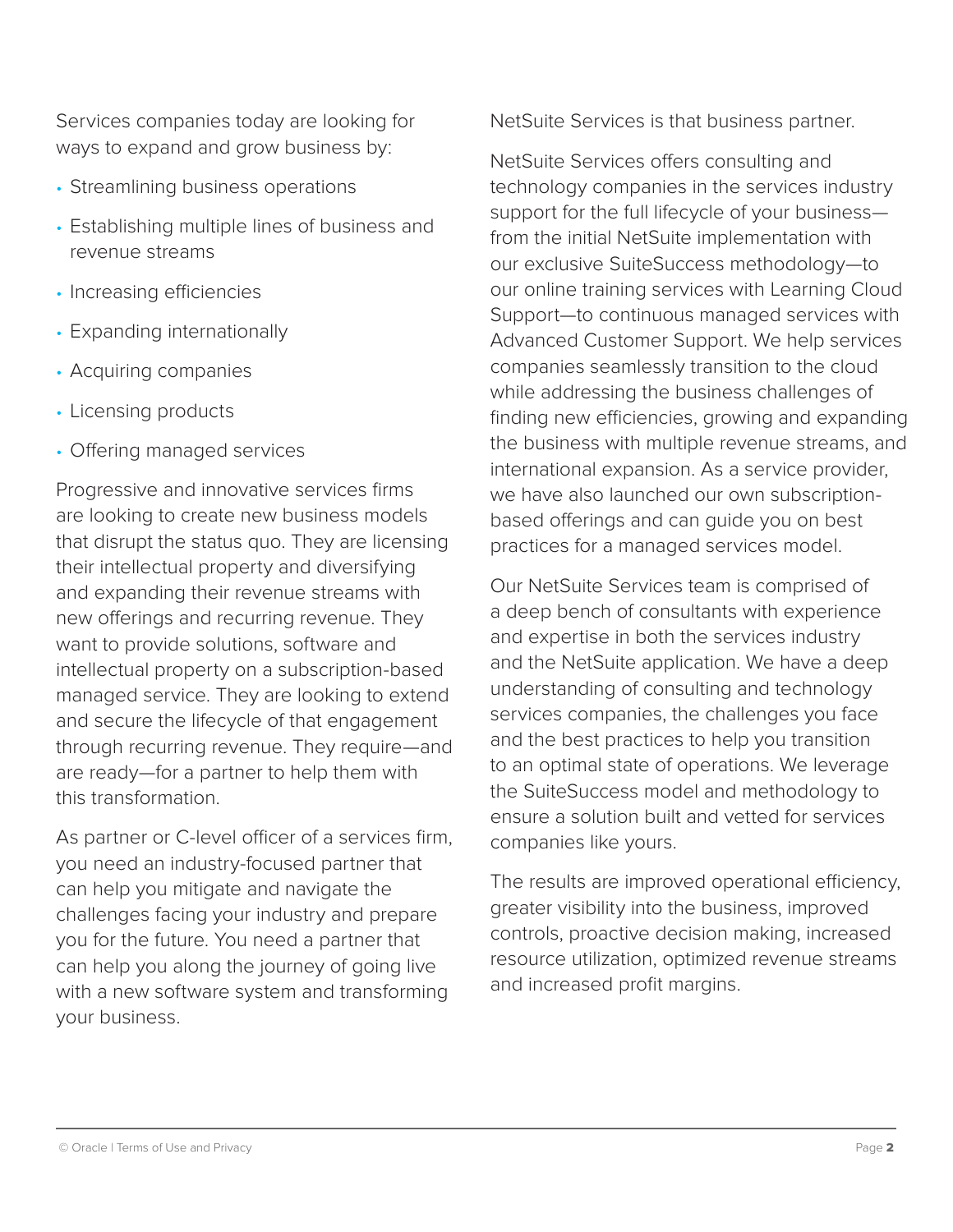## **NetSuite Services – For the Full Lifecycle of Your Business**

NetSuite Services is successful in meeting the unique needs of the services industry because of the holistic approach we take with every industry. From Consulting Services, to Education Services to Support Services, NetSuite Services offers industry-specific support both before and long after you go live.

NetSuite's Services provides a full suite of offerings that includes the following:



# Industry Expertise

At NetSuite, we lead with industry. We have deep expertise and experience in the services industry and we leverage that expertise to configure and customize the software uniquely to your business. This expertise is integrated into our SuiteSuccess implementation methodology and our exclusive industryspecific add-on service offerings.



#### Consulting Services **SuiteSuccess, Packaged Services, Custom Services**

You've invested in us, so we're investing in you. Our team of experts help ensure that you're not paying for any software that you don't need. Our SuiteSuccess methodology offers an agile and staged pathway for you

to succeed by engaging you continuously throughout your lifecycle and keeping you on an upward growth trajectory.



#### Education Services

**NetSuite Adoption Services, Product Training, End User Training, Learning Cloud Support**

One of the most critical factors impacting your success with NetSuite is the proficiency of your users. Our Education Services offerings help ensure your users take full advantage of NetSuite's features and capabilities. Our expert NetSuite education and adoption consultants will develop a comprehensive plan designed to fit your users' learning and business transformation needs, empowering them to drive business results. Our Learning Cloud Support offering provides access to learning content anytime, anywhere.



# Support Services

### **SuiteSupport, Advanced Customer Support (ACS)**

SuiteSupport offerings range from Basic to Premium to provide you with the answers you need, when you need them. Customers who require a greater level of engagement can take advantage of Advanced Customer Support (ACS)—an umbrella offering that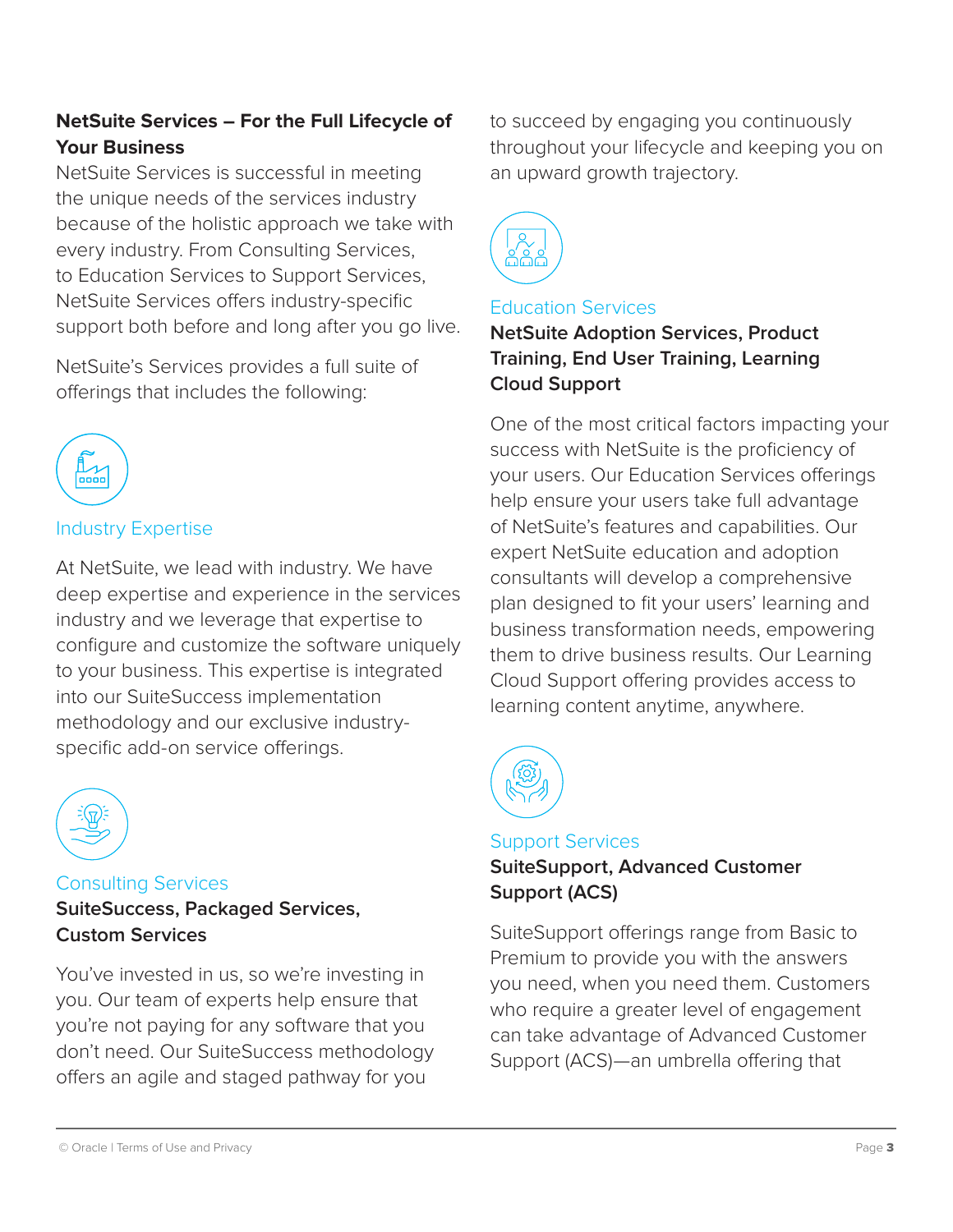

provides coverage across all products and all verticals, from technical to functional. ACS is a managed service that takes you from reactive to proactive, keeping your solution at optimal level, mitigating risks and increasing ROI as your business continues to grow and change.

#### **Stairway to Your Success**

Through SuiteSuccess, we offer an agile and staged pathway for you to succeed by engaging continuously throughout the full lifecycle of your business, keeping you on an upward growth trajectory tailored specific to the services industry. SuiteSuccess was developed to ensure complete integration of our Sales, Product, Delivery and Services

teams so that we sell what we deliver and deliver what we sell and enable your full business lifecycle. Our services team leverages the SuiteSuccess model and methodology to ensure a solution built and vetted for services companies like yours. The SuiteSuccess methodology is focused on four key areas:

- Rapid and efficient implementation
- Leading services industry practices
- Tailored delivery
- Growth and expansion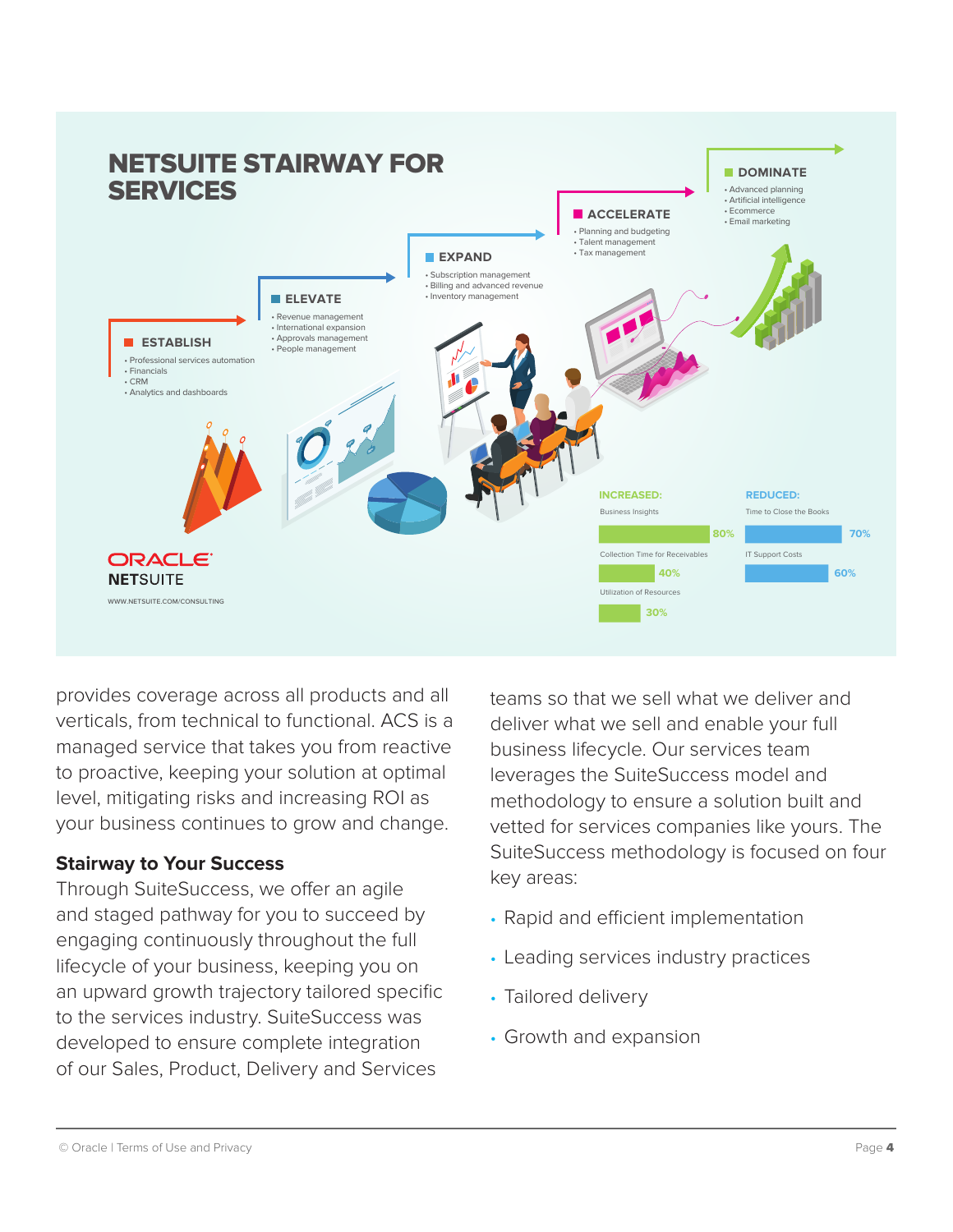#### **Why NetSuite Services for Services Companies**

Implementing an ERP system can be extremely disruptive. We understand that for an industry that is constantly striving to deliver prompt services, time is extremely valuable. You want a quick implementation and a clear timeline with key milestones to reach go-live. We can make that happen.

NetSuite Services is the only services provider that can provide services companies with ALL of the following, and more:

- PSA Functionality through NetSuite PSA or OpenAir. NetSuite offers PSA functionality through NetSuite PSA or OpenAir. Our NetSuite Services team advises you on the best option for your unique requirements.
- Services Industry Experience. Our NetSuite Services team has experience and expertise in the services industry and a deep understanding of consulting and technology services companies, the challenges you face and the best practices to help you transition to an optimal state of operations.
- Leading Practices to Accelerate Business Growth. Our competitive advantage is that we not only have a product tailored for services companies but we also have a deep bench of consultants that work with services companies all day every day that share leading practices. Additionally, our verticalization in several industries enables us to share best practices from an adjacent

industry, and a more robust implementation. These leading practices enable our customers to accelerate business growth.

- NetSuite Expertise. We have the highest number of certified NetSuite consultants in the marketplace. With our proximity to product development, we have the advantage of receiving updates from product development and a broad network of solution consultants and technical account managers with both product knowledge and implementation know-how.
- Full Lifecycle Services. We offer companies in the services industry support for the full implementation lifecycle—from the initial implementation, through our exclusive SuiteSuccess methodology, to education by our NetSuite Adoption Services and Training team, to ongoing support through our Advanced Customer Support managed services.
- Business Model Transformation. NetSuite enables services companies that want to transform their business model and license their intellectual property and diversify and expand their revenue streams with new offerings and recurring revenue. NetSuite is the partner that can help with this transformation. We have launched our own managed services offerings and can help guide our customers in the services industry with this business transformation.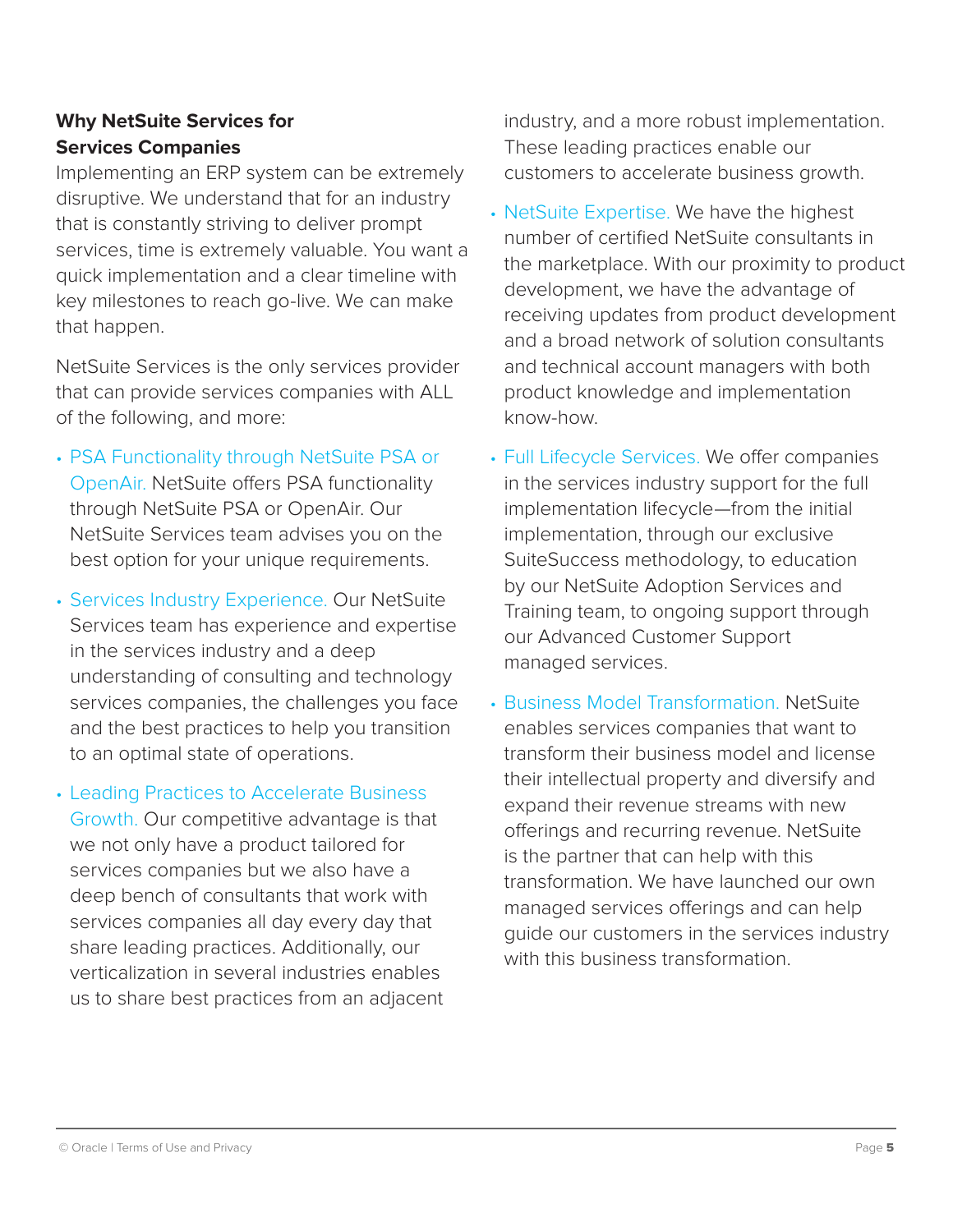- SuiteSuccess. We offer an agile and staged pathway for you to succeed by engaging you continuously throughout the full lifecycle of your business, keeping you on an upward growth trajectory tailored specifically to the services industry. SuiteSuccess was developed to ensure complete integration of our Sales, Product, Delivery, and Services teams so that we sell what we deliver and deliver what we sell and enable your full business lifecycle. Our services team leverages the SuiteSuccess model and methodology to ensure a solution built and vetted for services companies like yours. The SuiteSuccess methodology is focused on four key areas:
	- Rapid and efficient implementation
	- Leading services industry practices
	- Tailored delivery
	- Growth and expansion
- OpenAir. OpenAir is a platform that was built in 1999 specifically for billable services organizations. It is one of the only services automation (PSA) platforms on the market. NetSuite acquired OpenAir in 2008 and many of the original thought leaders and practitioners are still with Oracle NetSuite, offering unmatched tenure and depth of expertise. Additionally, four out of 10 of NetSuite's largest customers are OpenAir customers and our NetSuite Services team has successfully implemented the majority of the installed OpenAir solutions in the marketplace.
- OpenAir Center of Excellence (COE). Oracle NetSuite established a dedicated team chartered with providing product and usage expertise to the NetSuite Services organization. The COE team also provides input to the product development team based on industry and customer insight through hands-on real-world experience. The COE team partners with the account management team to ensure continuous success for our OpenAir customers.
- Consolidated Reporting. We understand the importance of consolidated reporting for our customers in the services industry. Our NetSuite Services experts help you refine and generate these reports and ensure that your reporting system is running efficiently.
- Forecasting. Predicting performance can be as critical to services organizations as actual results, and often harder to measure. Our team enables you to leverage NetSuite for optimal resource forecasts, revenue and billing schedules, and forwardlooking forecasts.
- Minimal Time Investment. NetSuite is your partner on the implementation—we perform most of the heavy lifting. Typically, a customer provides a few hours a week for two to four months and then they are on the best of breed platform.
- High User Adoption. Our education, training and testing teams ensure a successfully implemented solution that works and has a